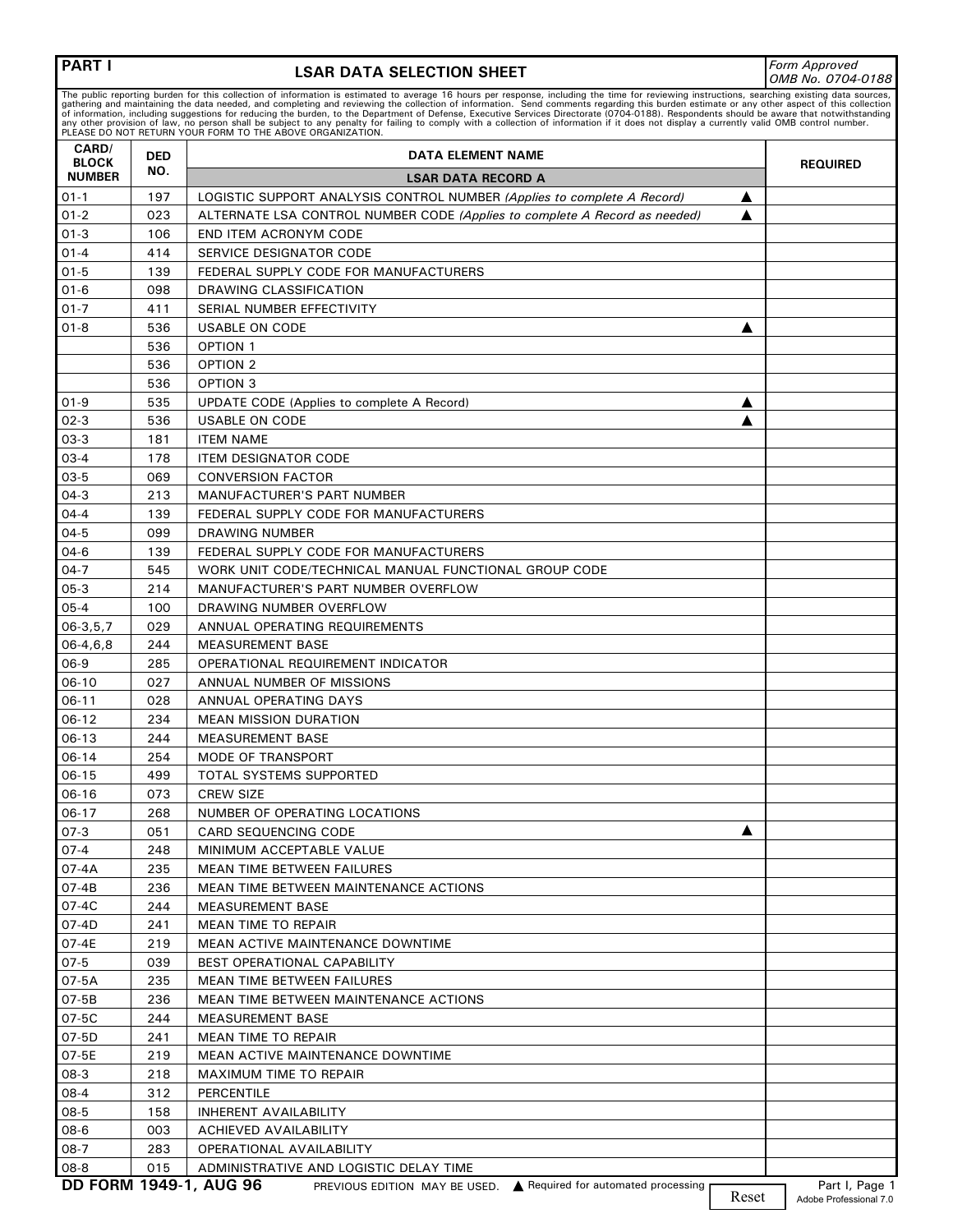| <b>PART I</b>                          |                   | <b>LSAR DATA SELECTION SHEET</b>                                            |                  |                 |
|----------------------------------------|-------------------|-----------------------------------------------------------------------------|------------------|-----------------|
| CARD/<br><b>BLOCK</b><br><b>NUMBER</b> | <b>DED</b><br>NO. | DATA ELEMENT NAME                                                           |                  | <b>REQUIRED</b> |
|                                        |                   | <b>LSAR DATA RECORD A (Continued)</b>                                       |                  |                 |
| 09-3                                   | 051               | <b>CARD SEQUENCING CODE</b>                                                 | ▲                |                 |
| $09-4$                                 | 288               | OPERATIONS/MAINTENANCE LEVEL                                                |                  |                 |
| $09-5$                                 | 414               | SERVICE DESIGNATOR CODE                                                     |                  |                 |
| $09-6$                                 | 270               | NUMBER OF SYSTEMS SUPPORTED                                                 |                  |                 |
| $09-7$                                 | 534               | UNSCHEDULED MAINTENANCE                                                     |                  |                 |
| 09-7A                                  | 534               | <b>MEAN ELAPSED TIME</b>                                                    |                  |                 |
| 09-7B                                  | 534               | <b>MEAN WORK-HOURS</b>                                                      |                  |                 |
| $09-8$                                 | 218               | MAXIMUM TIME TO REPAIR                                                      |                  |                 |
| $09-9$                                 | 312               | <b>PERCENTILE</b>                                                           |                  |                 |
| 09-10                                  | 210               | WORK-HOUR PER OPERATING HOUR                                                |                  |                 |
| 09-10A                                 | 210               | <b>SCHEDULED</b>                                                            |                  |                 |
| 09-10B                                 | 210               | <b>UNSCHEDULED</b>                                                          |                  |                 |
| $09-11$                                | 026               | <b>ANNUAL WORK-HOURS</b>                                                    |                  |                 |
| 09-11A                                 | 026               | <b>SCHEDULED</b>                                                            |                  |                 |
| 09-11B                                 | 026               | <b>UNSCHEDULED</b>                                                          |                  |                 |
| $09-12$                                | 508               | TURNAROUND                                                                  |                  |                 |
| 09-12A                                 | 508               | <b>MEAN ELAPSED TIME</b>                                                    |                  |                 |
| 09-12B                                 | 508               | <b>MEAN WORK-HOURS</b>                                                      |                  |                 |
| $10-3$                                 | 051               | <b>CARD SEQUENCING CODE</b>                                                 | ▲                |                 |
| $10 - 4$                               | 288               | OPERATIONS/MAINTENANCE LEVEL                                                |                  |                 |
| $10-5$                                 | 414               | SERVICE DESIGNATOR CODE                                                     |                  |                 |
| $10-6$                                 | 079               | DAILY INSPECTION                                                            |                  |                 |
| $10-6A$                                | 079               | <b>MEAN ELAPSED TIME</b>                                                    |                  |                 |
| $10-6B$                                | 079               | <b>MEAN WORK-HOURS</b>                                                      |                  |                 |
| $10-7$                                 | 328               | PREOPERATIVE INSPECTION                                                     |                  |                 |
| $10-7A$                                | 328               | <b>MEAN ELAPSED TIME</b>                                                    |                  |                 |
| $10-7B$                                | 328               | <b>MEAN WORK-HOURS</b>                                                      |                  |                 |
| $10-8$                                 | 323               | POSTOPERATIVE INSPECTION                                                    |                  |                 |
| $10-8A$                                | 323               | <b>MEAN ELAPSED TIME</b>                                                    |                  |                 |
| $10-8B$                                | 323               | <b>MEAN WORK-HOURS</b>                                                      |                  |                 |
| $10-9$                                 | 314               | PERIODIC INSPECTION                                                         |                  |                 |
| 10-9A                                  | 314               | <b>MEAN ELAPSED TIME</b>                                                    |                  |                 |
| $10-9B$                                | 314               | <b>MEAN WORK-HOURS</b>                                                      |                  |                 |
| $10-10$                                | 253               | <b>MISSION PROFILE CHANGE</b>                                               |                  |                 |
| 10-10A                                 | 253               | <b>MEAN ELAPSED TIME</b>                                                    |                  |                 |
| 10-10B                                 | 253               | <b>MEAN WORK-HOURS</b>                                                      |                  |                 |
| $11 - 3$                               | 051               | <b>CARD SEQUENCING CODE</b>                                                 | ▲                |                 |
| 11-4,10,16                             | 288               | <b>OPERATIONS/MAINTENANCE LEVEL</b>                                         |                  |                 |
| $11-5, 11, 17$                         | 414               | SERVICE DESIGNATOR CODE                                                     |                  |                 |
| 11-6,12,18                             | 423               | SKILL SPECIALTY CODE                                                        |                  |                 |
| 11-7,13,19                             | 422               | SKILL LEVEL CODE                                                            |                  |                 |
| 11-8,14,20                             | 358               | <b>QUANTITY SKILL SPECIALTY CODE AVAILABLE</b>                              |                  |                 |
| 11-9,15,21                             | 037               | <b>AVAILABLE WORK-HOURS</b>                                                 |                  |                 |
| $12-3$                                 | 051               | CARD SEQUENCING CODE                                                        | ▲                |                 |
| $12 - 4$                               | 181               | <b>ITEM NAME</b>                                                            |                  |                 |
| $12 - 5$                               | 271               | NUMBER TYPE                                                                 |                  |                 |
| $12-6$                                 | 260               | NATIONAL STOCK NUMBER/REFERENCE NUMBER                                      |                  |                 |
| $12 - 7$                               | 139               | FEDERAL SUPPLY CODE FOR MANUFACTURERS                                       |                  |                 |
| $13-3$                                 | 051               | <b>CARD SEQUENCING CODE</b>                                                 |                  |                 |
| $13 - 4$                               | 012               | ADDITIONAL SPECIFICATIONS/REQUIREMENTS                                      |                  |                 |
|                                        |                   | <b>LSAR DATA RECORD B</b>                                                   |                  |                 |
| $01-1$                                 | 197               | LOGISTIC SUPPORT ANALYSIS CONTROL NUMBER (Applies to complete B Record)     | ▲                |                 |
| $01 - 2$                               | 023               | ALTERNATE LSA CONTROL NUMBER CODE (Applies to complete B Record as needed.) | ▲                |                 |
| $01-3$                                 | 106               | END ITEM ACRONYM CODE                                                       |                  |                 |
|                                        |                   | DD FORM 1949-1, AUG 96                                                      | $\mathbf{D}$ and | Part I, Page 2  |

Reset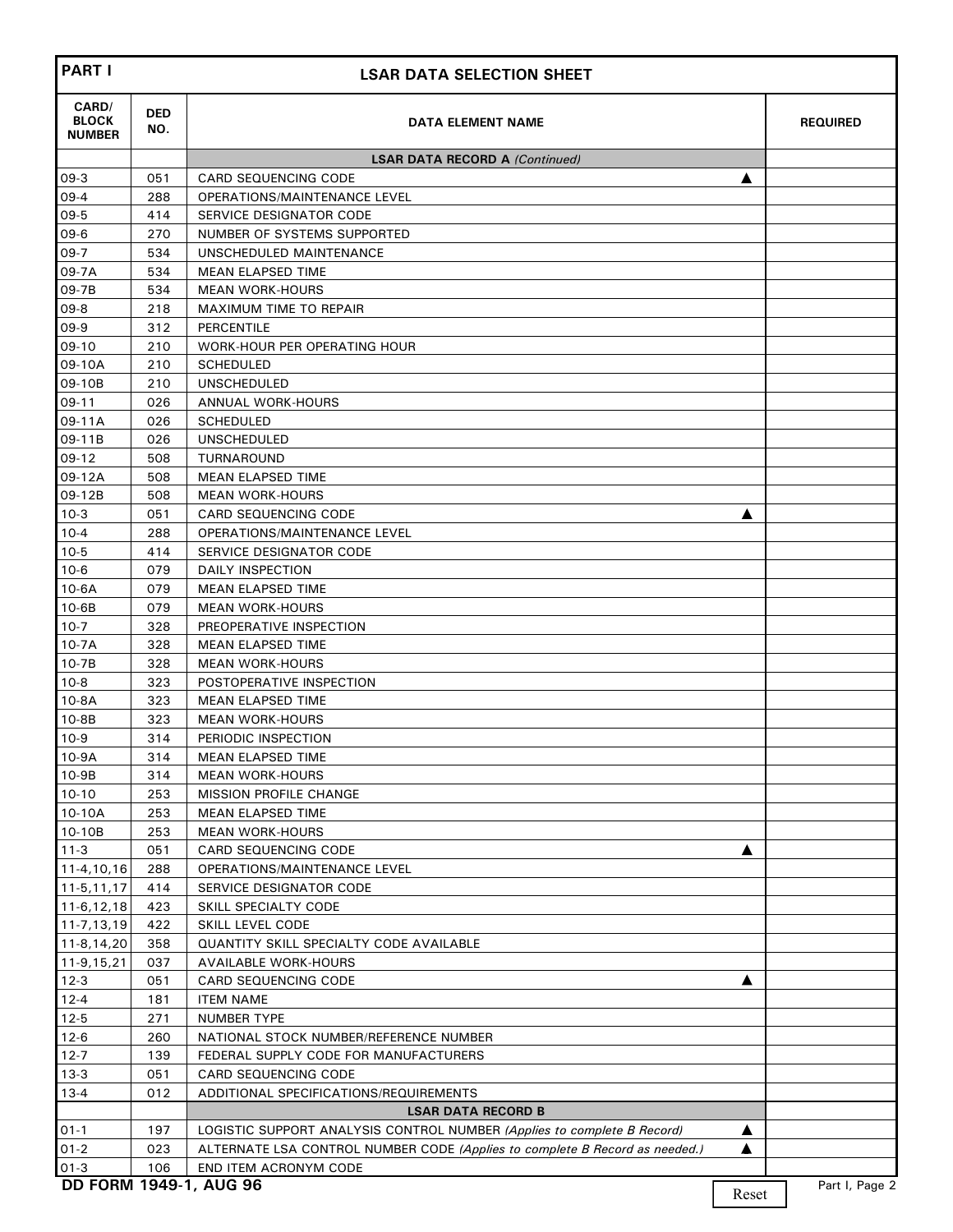## **LSAR DATA SELECTION SHEET**

| CARD/<br><b>BLOCK</b><br><b>NUMBER</b> | DED<br>NO. | DATA ELEMENT NAME                                                                              | <b>REQUIRED</b> |
|----------------------------------------|------------|------------------------------------------------------------------------------------------------|-----------------|
|                                        |            | <b>LSAR DATA RECORD B (Continued)</b>                                                          |                 |
| $01 - 4$                               | 414        | <b>SERVICE DESIGNATOR CODE</b>                                                                 |                 |
| $01 - 5$                               | 139        | FEDERAL SUPPLY CODE FOR MANUFACTURERS                                                          |                 |
| $01 - 6$                               | 098        | DRAWING CLASSIFICATION                                                                         |                 |
| $01 - 7$                               | 411        | SERIAL NUMBER EFFECTIVITY                                                                      |                 |
| $01 - 8$                               | 536        | <b>USABLE ON CODE</b>                                                                          |                 |
|                                        | 536        | <b>OPTION 1</b>                                                                                |                 |
|                                        | 536        | OPTION <sub>2</sub>                                                                            |                 |
|                                        | 536        | OPTION 3                                                                                       |                 |
| $01-9$                                 | 535        | UPDATE CODE (Applies to complete B, B1, and B2 Records)<br>A                                   |                 |
| $02-3$                                 | 536        | USABLE ON CODE                                                                                 |                 |
| $03-3$                                 | 181        | <b>ITEM NAME</b>                                                                               |                 |
| $03-4$                                 | 178        | <b>ITEM DESIGNATOR CODE</b>                                                                    |                 |
| $03-5$                                 | 069        | <b>CONVERSION FACTOR</b>                                                                       |                 |
| $04-3$<br>$04 - 4$                     | 213        | <b>MANUFACTURER'S PART NUMBER</b>                                                              |                 |
|                                        | 139        | FEDERAL SUPPLY CODE FOR MANUFACTURERS                                                          |                 |
| $04 - 5$                               | 099<br>139 | DRAWING NUMBER                                                                                 |                 |
| 04-6<br>$04-7$                         | 545        | FEDERAL SUPPLY CODE FOR MANUFACTURERS<br>WORK UNIT CODE/TECHNICAL MANUAL FUNCTIONAL GROUP CODE |                 |
| $05-3$                                 | 214        | <b>MANUFACTURER'S PART NUMBER OVERFLOW</b>                                                     |                 |
| $05 - 4$                               | 100        | DRAWING NUMBER OVERFLOW                                                                        |                 |
| $06-3$                                 | 195        | LOGISTIC CONSIDERATIONS                                                                        |                 |
| $06-4$                                 | 040        | <b>BUILT IN TEST APPLICATION</b>                                                               |                 |
| 06-4A                                  | 040        | DETECTABILITY LEVEL PERCENTAGE                                                                 |                 |
| 06-4B                                  | 040        | <b>FAULT ISOLATION</b>                                                                         |                 |
| $06 - 5$                               | 040        | <b>BUILT IN TEST APPLICATION</b>                                                               |                 |
| 06-5A                                  | 040        | DETECTABILITY LEVEL PERCENTAGE                                                                 |                 |
| 06-5B                                  | 040        | <b>FAULT ISOLATION</b>                                                                         |                 |
| 06-6                                   | 041        | BUILT IN TEST CANNOT DUPLICATE PERCENTAGE                                                      |                 |
| $06-7$                                 | 042        | BUILT IN TEST RETEST OK PERCENTAGE                                                             |                 |
| $06 - 8$                               | 321        | PILOT REWORK/OVERHAUL CANDIDATE                                                                |                 |
| $06-9$                                 | 165        | INTERIM CONTRACTOR SUPPORT                                                                     |                 |
| 06-10                                  | 152        | <b>HARDNESS CRITICAL ITEM</b>                                                                  |                 |
| $06-11$                                | 158        | INHERENT AVAILABILITY                                                                          |                 |
| 06-12                                  | 003        | <b>ACHIEVED AVAILABILITY</b>                                                                   |                 |
| $06-13$                                | 283        | <b>OPERATIONAL AVAILABILITY</b>                                                                |                 |
| 06-14                                  | 540        | <b>WEAROUT LIFE</b>                                                                            |                 |
| $06 - 15$                              | 244        | <b>MEASUREMENT BASE</b>                                                                        |                 |
| $06-16$                                | 015        | ADMINISTRATIVE AND LOGISTIC DELAY TIME                                                         |                 |
| $07-3$                                 | 379        | RELIABILITY/MAINTAINABILITY INDICATOR CODE                                                     |                 |
| $07-4$                                 | 235        | <b>MEAN TIME BETWEEN FAILURES</b>                                                              |                 |
| $07-5$                                 | 236        | <b>MEAN TIME BETWEEN MAINTENANCE ACTIONS</b>                                                   |                 |
| 07-6                                   | 159        | <b>INHERENT MAINTENANCE FACTOR</b>                                                             |                 |
| $07 - 7$                               | 238        | MEAN TIME BETWEEN MAINTENANCE INHERENT                                                         |                 |
| 07-8                                   | 151        | <b>GROWTH RATE</b>                                                                             |                 |
| $07-9$                                 | 237        | MEAN TIME BETWEEN MAINTENANCE INDUCED                                                          |                 |
| $07-10$                                | 239        | MEAN TIME BETWEEN MAINTENANCE NO DEFECT                                                        |                 |
| $07 - 11$                              | 240        | MEAN TIME BETWEEN PREVENTIVE MAINTENANCE                                                       |                 |
| $07 - 12$                              | 244        | <b>MEASUREMENT BASE</b>                                                                        |                 |
| $07-13$                                | 241        | <b>MEAN TIME TO REPAIR</b>                                                                     |                 |
| $07 - 14$                              | 218        | MAXIMUM TIME TO REPAIR                                                                         |                 |
| $07-15$                                | 312        | PERCENTILE                                                                                     |                 |
| $08-3$                                 | 051        | <b>CARD SEQUENCING CODE</b>                                                                    |                 |
| 08-4                                   | 179        | <b>ITEM FUNCTION</b>                                                                           |                 |
|                                        |            | DD FORM 1949-1, AUG 96                                                                         | Part I, Page 3  |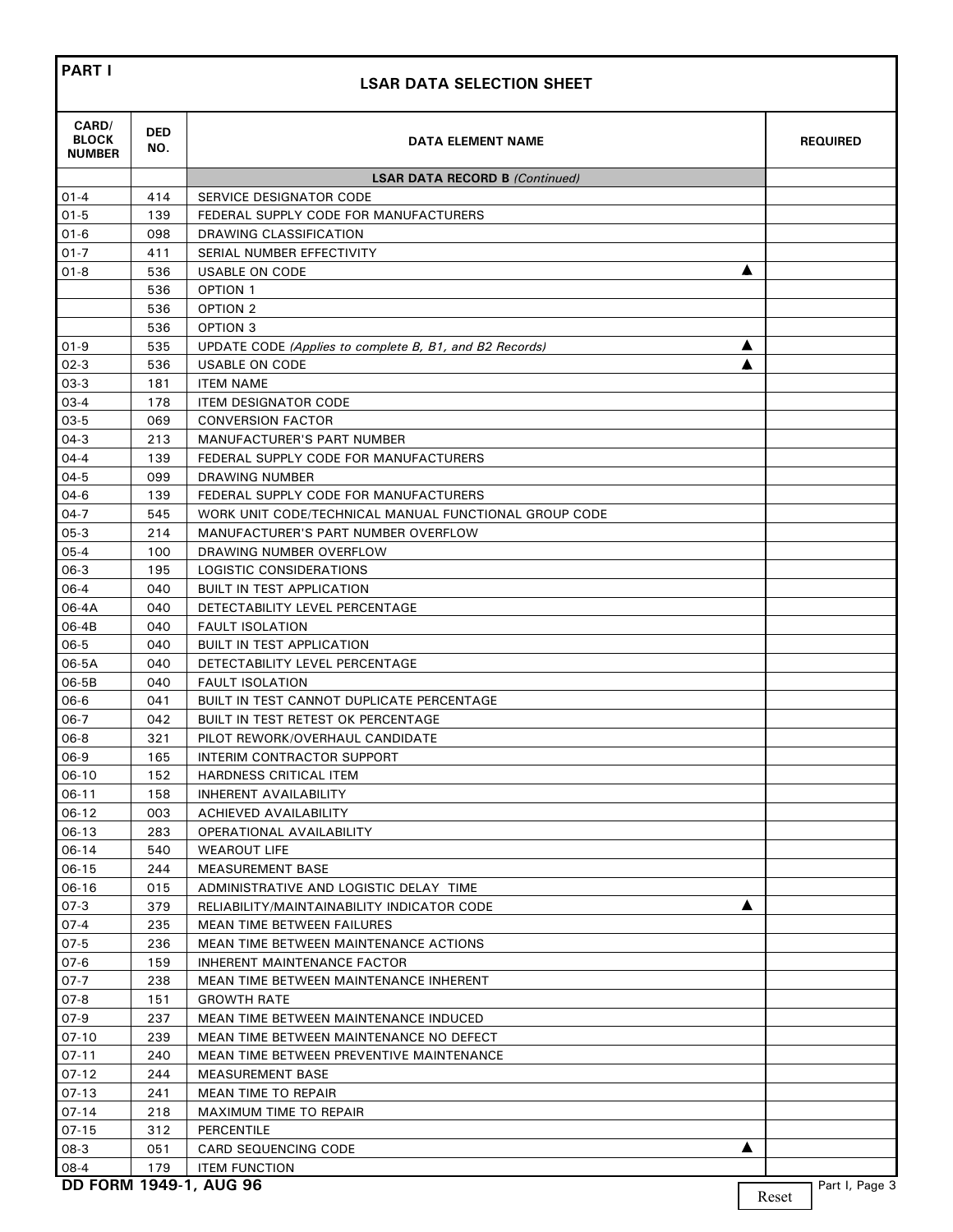| <b>PART I</b>                          |                   | <b>LSAR DATA SELECTION SHEET</b>                                                     |        |                 |
|----------------------------------------|-------------------|--------------------------------------------------------------------------------------|--------|-----------------|
| CARD/<br><b>BLOCK</b><br><b>NUMBER</b> | <b>DED</b><br>NO. | DATA ELEMENT NAME                                                                    |        | <b>REQUIRED</b> |
|                                        |                   | <b>LSAR DATA RECORD B (Continued)</b>                                                |        |                 |
| $09-3$                                 | 051               | <b>CARD SEQUENCING CODE</b>                                                          | ▲      |                 |
| $09-4$                                 | 348               | <b>QUALITATIVE AND QUANTITATIVE MAINTAINABILITY REQUIREMENTS</b>                     |        |                 |
| $10-3$                                 | 051               | <b>CARD SEQUENCING CODE</b>                                                          | ▲      |                 |
| $10 - 4$                               | 204               | <b>MAINTENANCE CONCEPT</b>                                                           |        |                 |
| $11 - 3$                               | 128               | <b>FAILURE MODE INDICATOR</b>                                                        | А      |                 |
| $11 - 4$                               | 051               | <b>CARD SEQUENCING CODE</b>                                                          |        |                 |
| $11 - 5$                               | 333               | PREVENTIVE MAINTENANCE                                                               |        |                 |
| $11-5A$                                | 377               | RELIABILITY CENTERED MAINTENANCE LOGIC RESULTS                                       |        |                 |
| $11 - 5B$                              | 095               | <b>DISPOSITION</b>                                                                   |        |                 |
| $11-5C$                                | 197               | LOGISTIC SUPPORT ANALYSIS CONTROL NUMBER                                             |        |                 |
| $11 - 5D$                              | 023               | ALTERNATE LSA CONTROL NUMBER CODE                                                    |        |                 |
| $11 - 5E$                              | 467               | <b>TASK CODE</b>                                                                     |        |                 |
| $11 - 5F$                              | 476               | <b>TASK TIME</b>                                                                     |        |                 |
| $11-5G$                                | 194               | <b>LOGIC UTILIZED</b>                                                                |        |                 |
| $12-3$                                 | 128               | <b>FAILURE MODE INDICATOR</b>                                                        | ▲      |                 |
| $12 - 4$                               | 051               | CARD SEQUENCING CODE                                                                 | ▲      |                 |
| $12 - 5$                               | 466               | SYSTEM REDESIGN: RECOMMENDATION, DISPOSITION, RESULTS, REMARKS                       |        |                 |
|                                        |                   | <b>LSAR DATA RECORD B1</b>                                                           |        |                 |
| $13-1$                                 | 197               | LOGISTIC SUPPORT ANALYSIS CONTROL NUMBER (Applies to complete B1 Record)             | ▲      |                 |
| $13 - 2$                               | 023               | ALTERNATE LSA CONTROL NUMBER CODE (Applies to complete B1 Record as needed.)         | ▲      |                 |
| $13-3$                                 | 128               | <b>FAILURE MODE INDICATOR</b>                                                        | ▲      |                 |
| $13 - 4$                               | 051               | <b>CARD SEQUENCING CODE</b>                                                          |        |                 |
| $13 - 5$                               | 126               | <b>FAILURE MODE CODE</b>                                                             |        |                 |
| $13-6$                                 | 125               | FAILURE MODE AND CAUSE/DAMAGE MODE                                                   |        |                 |
| $13 - 7$                               | 251               | <b>MISSION PHASE CODE</b>                                                            |        |                 |
| $13-8$                                 | 252               | MISSION PHASE/OPERATIONAL MODE                                                       |        |                 |
| $13-9$                                 | 131               | <b>FAILURE PROBABILITY LEVEL</b>                                                     |        |                 |
| $13 - 10$                              | 396               | SAFETY HAZARD SEVERITY CODE                                                          |        |                 |
| $14-3$                                 | 128               | <b>FAILURE MODE INDICATOR</b>                                                        | ▲      |                 |
| $14 - 4$                               | 051               | <b>CARD SEQUENCING CODE</b>                                                          |        |                 |
| $14-5$                                 | 123               | <b>FAILURE EFFECT CODE</b><br>FAILURE/DAMAGE EFFECTS: LOCAL, NEXT HIGHER, END EFFECT |        |                 |
| $14-6$                                 | 120               |                                                                                      |        |                 |
| $15-3$                                 | 128               | <b>FAILURE MODE INDICATOR</b><br>CARD SEQUENCING CODE                                | ▲<br>▲ |                 |
| $15 - 4$<br>$15 - 5$                   | 051<br>122        | <b>FAILURE DETECTION METHOD CODE</b>                                                 |        |                 |
| $15-6$                                 | 121               | <b>FAILURE DETECTION METHOD</b>                                                      |        |                 |
| $15-7$                                 | 057               | <b>COMPENSATING PROVISIONS</b>                                                       |        |                 |
|                                        |                   | <b>LSAR DATA RECORD B2</b>                                                           |        |                 |
| $16-1$                                 | 197               | LOGISTIC SUPPORT ANALYSIS CONTROL NUMBER (Applies to complete B2 Record)             | ▲      |                 |
| $16-2$                                 | 023               | ALTERNATE LSA CONTROL NUMBER CODE (Applies to complete B2 Record as needed.)         | ▲      |                 |
| $16-3$                                 | 128               | <b>FAILURE MODE INDICATOR</b>                                                        | ▲      |                 |
| $16 - 4$                               | 051               | CARD SEQUENCING CODE                                                                 | ▲      |                 |
| $16-5$                                 | 133               | <b>FAILURE RATE DATA SOURCE</b>                                                      |        |                 |
| $16-6$                                 | 251               | <b>MISSION PHASE CODE</b>                                                            |        |                 |
| $16-7$                                 | 396               | SAFETY HAZARD SEVERITY CODE                                                          |        |                 |
| $16-8$                                 | 124               | FAILURE EFFECT PROBABILITY                                                           |        |                 |
| $16-9$                                 | 129               | <b>FAILURE MODE RATIO</b>                                                            |        |                 |
| $16-10$                                | 132               | <b>FAILURE RATE</b>                                                                  |        |                 |
| $16 - 11$                              | 280               | OPERATING TIME                                                                       |        |                 |
| $16 - 12$                              | 127               | FAILURE MODE CRITICALITY NUMBER                                                      |        |                 |
| $16 - 13$                              | 176               | ITEM CRITICALITY NUMBER                                                              |        |                 |
| $17-3$                                 | 128               | <b>FAILURE MODE INDICATOR</b>                                                        | ▲      |                 |
| $17-4$                                 | 051               | CARD SEQUENCING CODE                                                                 |        |                 |
| $17-5$                                 | 130               | FAILURE PREDICTABILITY                                                               |        |                 |
|                                        |                   | DD FORM 1949-1, AUG 96                                                               |        | Part I, Page 4  |